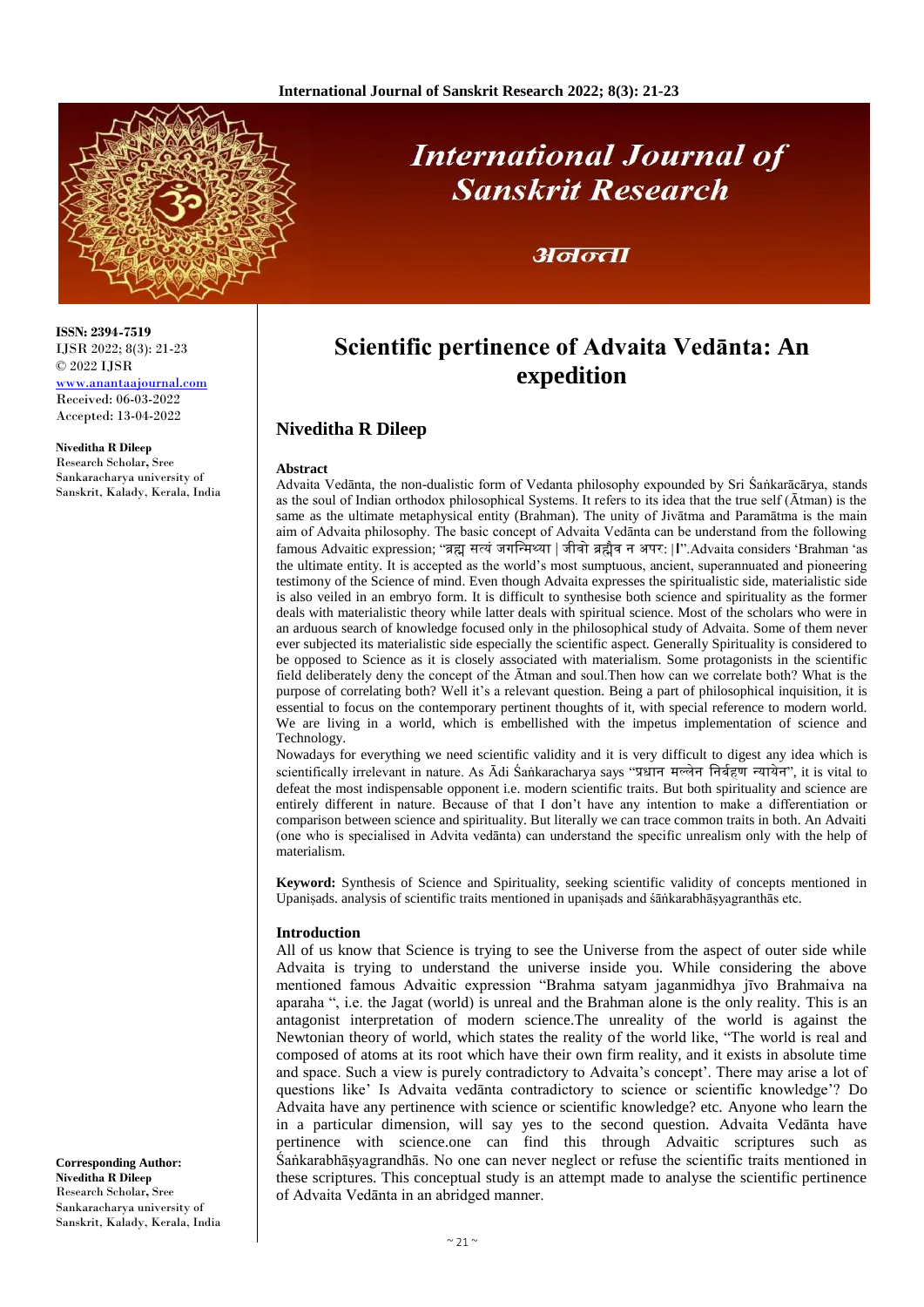#### **Some instances**

Consciousness in plants, Theory of relativity, Theory of Dissolution, Theory of reflection Diversity in creation, Physiological explanations, Anatomy, Concept of circulatory system, psychology, theory of origin of the universe etc are mentioned in various Advaitic scriptures, Especially the sixth chapter of chāndogyopaniṣad. For instance, we can see in the chāndogyopaniṣad śāṅkarabhāṣya, that even immovable things including plants are provided with consciousness (चेतन). That was mentioned like**"**चेतनावमत स्थावरा:" In the sixth chapter of chāndogyopanisad Śāṅkarabhāsya, while describing "जीवमवृक्षदृष्टामत:" the theory of consciousness in plants is well ascribed. It is stated as plants exists by absorbing large quantities of water and other substances from the earth, there one can find the germ form of osmosis process. It is mentioned as; "जीवेनात्मनानुप्रभूतो $\int$  नुव्याप्त: पेपीयमानो∫ त्यर्थं पिबन्नुदकं ।भौमांश्च रसान्मूलेर्गृह्णन्मोदमानो हर्षं प्राप्नुवंन्स्तष्ठन्त"|. In muṇdakopaniṣad Śāṅkarabhāṣya, Śrīśaṅkara says that human beings and all other beings which are living in nature depend on plants for breathing. 'जीवनं च प्राणादीनां प्राणापानौ, व्रीन्हयवौ हन्वरथौ ।। The physiological and anatomical explanations are well explained in Advaita Vedanta and some of the examples can be quoted from Advaitic scriptures. For instance: All of us know that, about 80% of our body consists of water itself. This theory can be seen in the fifth chapter of chandogya, like बहद्रवं च शरीरं पार्थबवं । Acārya says, in another context that it is through what is eaten and drunk, which the Jiva stays in the body and it reflects in every actions of Jiva. It is like 'अशितपीताभ्याम् देहे जिवस्तिष्ठित । ते च अशितपीते जीवकर्मानसारिणी |. In the first chapter of Śriśaṅkarā's commentary of Taithariya upaniṣad and fifth chapter of Bṛhadāraṇyaka upaniṣad śāṅkarabhāṣya, the nature of Human Heart and the nature of circulatory system are well defined. Śrī śaṅkara defines 'Hṛdayam' as 'त्र्यक्षरं ह्र्दयि् |' According to him, the Heart is made with a lump of flesh and it is in the form of a lotus, which is the custodian of vital air, circulate through various veins of which goes up and down. It can be clearly seen and is evident, when a dead animal is cut into pieces and examined.' अनेकनाटीसुन्र्षर उर्ध्वनाळॊ धोमखॊ विशस्यमानो पशोः प्रसिद्ध उपलभ्यते '

Heart or Hrdayam is believed to be the prime and vital organ to become serviceable during the time of embryo formation. It is widely believed that the position of self (Ātma) is placed in the middle of the Heart. Heart is thus defined as 'त्र्यक्षरं ह्रदयम |' In Bṛhadāraṇya upaniṣad. Literally means it has three syllables. 'Hṛ' which means takes away, 'Da' which means providing and 'Yam' means controlling.The name (hṛdayam) defines the function of Heart which acts as a pump house which transports blood, continually propels oxygen, nutrients, wastes and many other substances into the interconnecting blood vessels. According to Praśnopaniṣad, there are seventy two crores seventy lakh ten thousand and twenty one nerves in the heart. Another aspect is psychological in nature. The skillfulness of the mind is mentioned so beautifully in chandogya upanisad, like 'सर्वस्य कार्यकारणस्य सामर्थ्यं मनकृतमेव' |. It is said that those who are provided with mental strength are more powerful than others. In other context, Mind is described as purely physiological and materialistic in nature. 'अन्नोपन्चतत्वामिनसो भौन्तकत्विेव' **|** Theory of relativity is well described in Brahmasūtra śāṅkarabhāṣya and it is mentioned as follows, 'नौस्स्थस्य नावि गछन्यां तडस्थेषु अगतिषु नगेषु प्रतिकूल गतिदर्शान् दुरेषु चक्षुषासन्निकृष्टेषु गच्छ्त्स् गत्यभावदर्श्नात् '|For

instance a man in a moving boat, the stationary trees and other objects on the bank seem to move in the opposite direction and remote moving object is seem to be stationary.

The above mentioned are only some examples of the scientific traits mentioned in the Advaita Vedānta.

#### **Conclusion**

The scientific traits and facts which have been revealed, point out the deep knowledge in the materialistic aspects of Advaita Vedānta, even though it is spiritualist in innate nature. But it is evident that no one can deny the scientific pertinence of Advaita Vedānta. It is most common trend with most spiritual cults. The antagonistic concept of modern science and Advaita Vedānta is derived on the basis of basic principles put forward by Advaita, such are world is unreal. Brahman is the base ultimate and it is the only reality.Science is only concerned with the superficial realities ie the level of world. It does not means neither science nor Advaita are irrelevant to each other. Many commenters declared modern science is contradictory to advaita vedānta.in fact the path of modern science and Advaita philosophy are the same.but the goals are different in nature. Both fields require accurate valid conceptual knowledge.The scientist is also guided by mind not by the heart. The science can teach Advaitin, how to use the knowledge and logical reasoning method to understand the nature of the world even for denial. And advaita can teach them about the further process after attaining the right conceptual knowledge. And it is to see the absolute within and became the one. It is evident that the spiritual knowledge is the highest goal in the case of an Advaitin. No one can deny the scientific pertinence of advaita with that of science.

#### **End notes**

- 1. Mazumdar P.J; Advaita Vedānta and Science; Metaphysics of against scientific knowledge, Advaita org, Published on December 15th 2009, pg 2.
- 2. Ibid
- 3. Chāndogya upaniṣad śāṅkarabhāṣya, Śrī Śaṅkarācārya, IV -8-4, traslated by Swāmi Gambhīrānanda, Advaita Āśram, Kolkata, 2017
- 4. Chāndogya upaniṣad śāṅkarabhāṣya, VI-2-2, translated by Swāmi Gambhīrānanda, Advaita Āśram, Kolkata, 2017.
- 5. Chāndogya upaniṣad śāṅkarabhāṣya, II-7-1, translated by Swāmi Gambhīrānanda, Advaita Āśram, Kolkata, 2017.
- 6. Bṛhadāraṇya upaniṣad śāṅkarabhāṣya,V-3-1,,translated by Swāmi Śivānanda, Divine life society Publication, 2017.
- 7. Patrick ollivelle, the early upaniṣads; annotated Text and translations, Taittiriya upa; 1-6-2, oxford University press, 1996
- 8. Chāndogya upaniṣad śāṅkarabhāṣya, VI-7-1, translated by Swāmi Gambhīrānanda, Advaita Āśram, Kolkata, 2017.
- 9. Dr. N.P. Unni 108 Upaniṣads (12th) edition Praśānti Publications, Tiruvananthapuram – 2001 (based on the 12th edition).
- 10. Brahmasūtraśāṅkarabhāṣya, II-1-8, translated by Swāmi Śivānanda, Divine life society Publication, 2017.

#### **References**

- 1. Appaỵỵadikṣita Siddhāṇtaleśasaṇgraha Raṣtriya Sānskṛt Sanstan Mānita Viswavidyalaya
- 2. Publications, 2003.